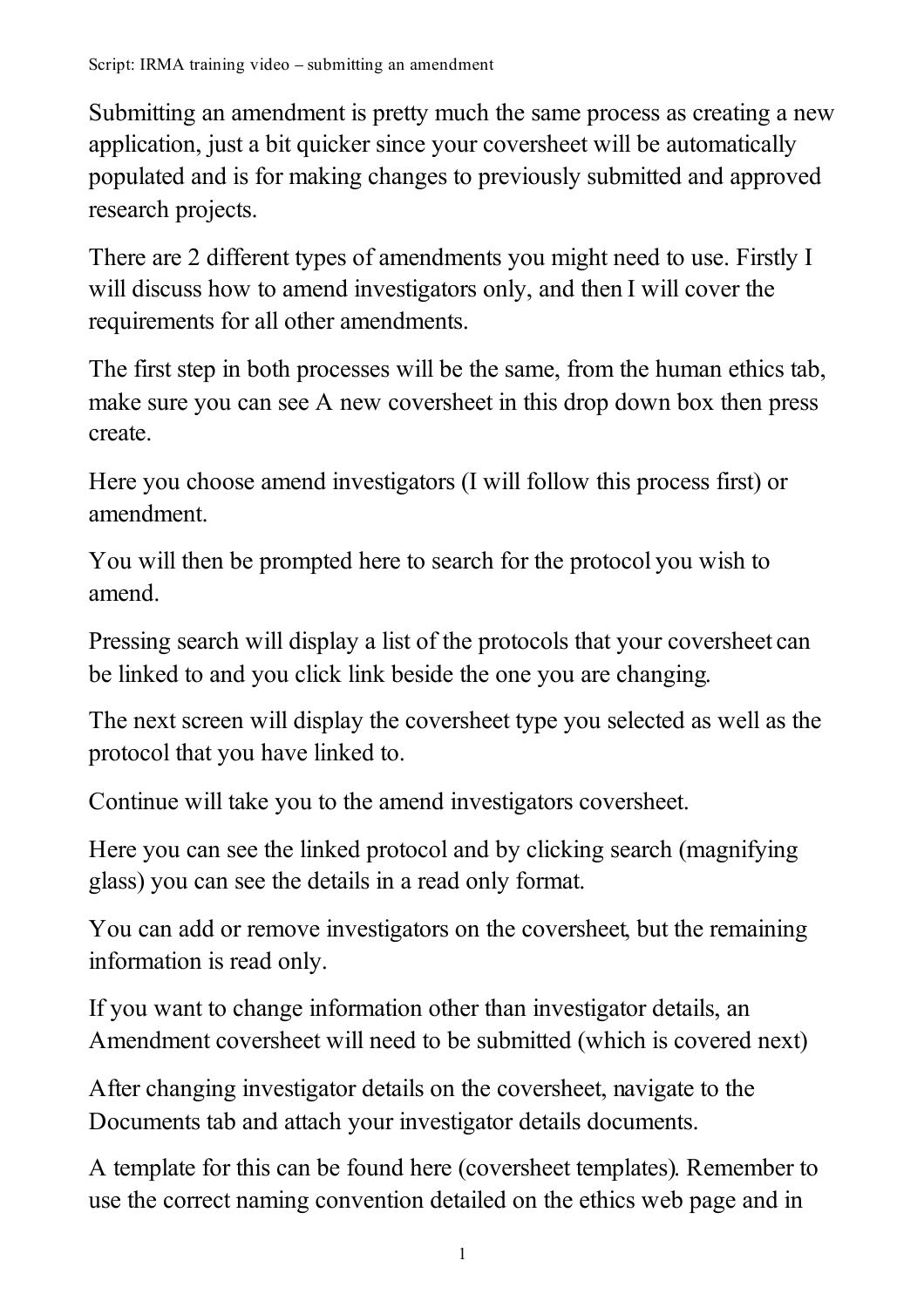the user guide.

Double check all your new input on the coversheet, then select submit.

Remember that you can save your input at any time and return to the coversheet later to complete it. If you submit in error you will need to contact the Ethics Unit for assistance.

The Amendment Coversheet (as separate from amend investigators which we just covered) is submitted when a change is required on a submitted or approved application.

Once again, you will need to link your amendment to an existing record here (do the process, say any of the basic steps if it seems necessary)

This will take us to the Amendment coversheet.

In this version, all the information on the coversheet is read only and cannot be changed in this view, changes should be detailed in the attached documents.

As usual, you can see your existing protocol details by clicking here (magnifying glass)

For this amendment, you will need to select the questionnaire tab and complete the questions. Make sure you include enough detail in answer to these questions for the committee to assess your changes. You will be able to upload changed or new documents but there is no specific document to outline your overall proposed changes – this information must be included here.

When you have completed the questionnaire, navigate to documents and upload the new or updated documents using the appropriate naming convention.

Templates are always accessible from the coversheet page and details of what to use and when as well as the naming convention are outlined on the ethics web page.

When you are done, head back to the coversheet page to submit.